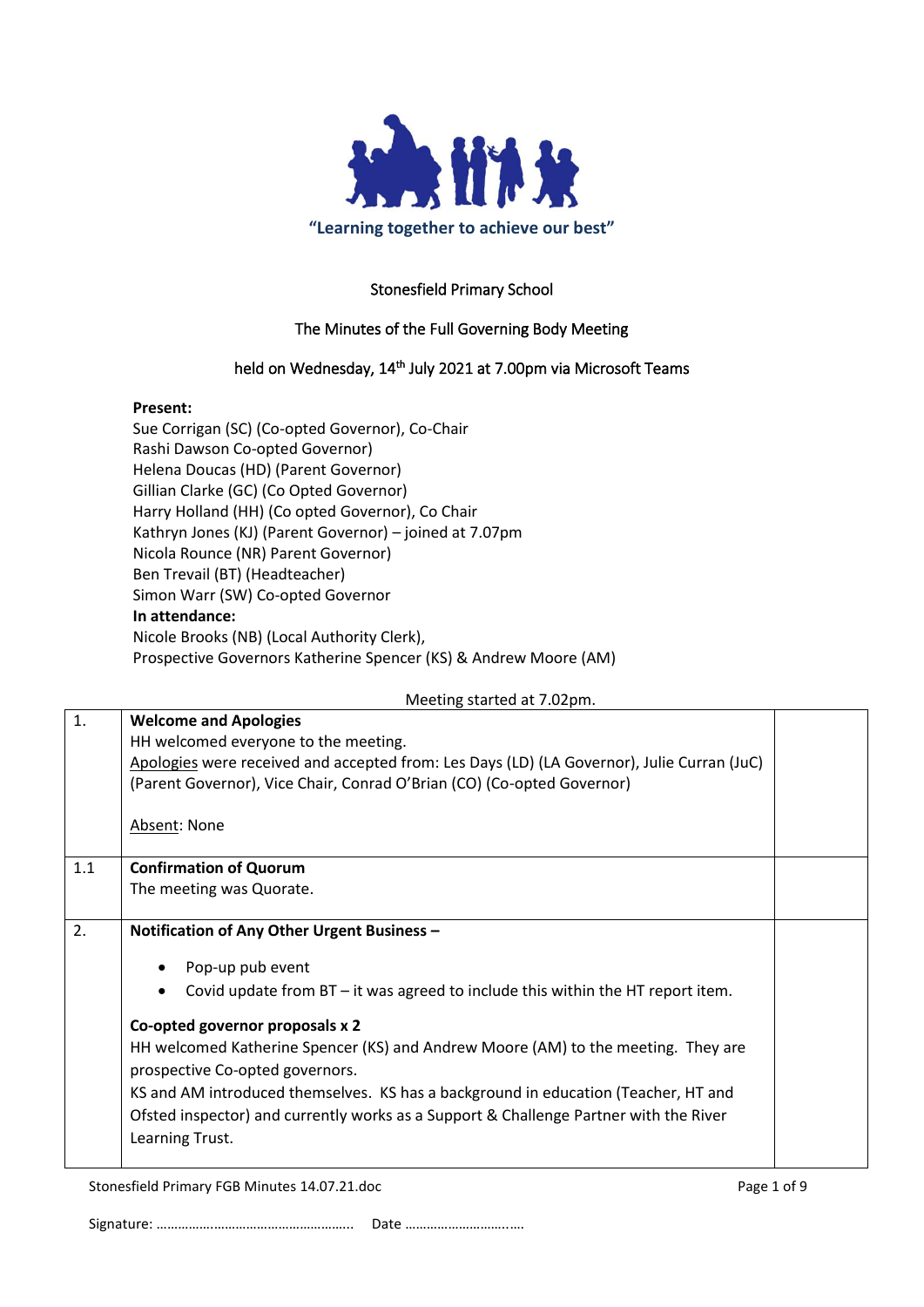|    | AM has a background in finance and management consultancy and runs his own                   |              |
|----|----------------------------------------------------------------------------------------------|--------------|
|    | consultancy business.                                                                        |              |
|    | KS and AM left the meeting while the governors discussed their appointment. KS and AM        |              |
|    | were appointed as Co-opted governors with immediate effect.                                  |              |
|    | They both re-joined the meeting and HH advised them of their appointment.                    |              |
|    | HD and KJ volunteered to be mentors to KS and AM as part of their induction to the GB.       |              |
|    | Action: The clerk will send a welcome email and set KS and AM up on Governor Hub.            | <b>Clerk</b> |
| 3. | Declaration of Pecuniary Interests - None declared.                                          |              |
|    |                                                                                              |              |
| 4. | Review of the Minutes of the Last Meeting (28 <sup>th</sup> April 2021)                      |              |
|    | The minutes were reviewed and approved by the board. They will be signed by HH for           |              |
|    | filing at the school.                                                                        |              |
|    | 4.1 Matters Arising - the actions were reviewed and updated in the actions log at the end    |              |
|    | of the minutes: No matters arising.                                                          |              |
|    |                                                                                              |              |
|    | Action: Set the FGB meeting schedule for 2021-22 - send to SC, HH & BT (Clerk)               | <b>Clerk</b> |
|    | Action: Set the Committee meeting schedule for 2021-22 (SC)                                  | <b>SC</b>    |
| 5. | <b>Head teacher Report</b>                                                                   |              |
|    | Report was loaded to the hub prior to the meeting.                                           |              |
|    | BT gave a Covid update. There have been 3 confirmed positive cases (among pupils) in the     |              |
|    | last 8 days. Oak class is currently isolating.                                               |              |
|    | Guidance from OCC has been very good and template letters have been provided for the         |              |
|    | school to send out to parents. BT is keeping parents informed of updates via ParentMail.     |              |
|    | Some Year 6 pupils are isolating and will miss their last week at Stonesfield PS.            |              |
|    | From September there will no longer be bubbles in place. BT, SC and HH will meet during      |              |
|    | the last week of the summer break to review guidance and the risk assessment.                |              |
|    | No questions were asked.                                                                     |              |
|    |                                                                                              |              |
|    | BT drew attention to the HT report. Page 2 shows the RAG rating from OCC along with          |              |
|    | progress data. Draft priorities are shown on page 3.                                         |              |
|    | BT has requested a termly visit from the School Improvement Partner (SIP) from               |              |
|    | September. Shorter more frequent visits will help to maintain focus and keep on top of the   |              |
|    | improvement work.                                                                            |              |
|    |                                                                                              |              |
|    | Wider curriculum development is a key priority. A rolling curriculum program is in place.    |              |
|    | This summer term was Science, History and PSHE. Next term it will be Geography, Art and      |              |
|    | DT.                                                                                          |              |
|    | There has been success with Maths and English. The Lead teachers have definitely             |              |
|    | strengthened capacity with the external support they have received.                          |              |
|    | BT will now look to roll out middle leaders across the board i.e. with Geography, Art and    |              |
|    | DT.                                                                                          |              |
|    |                                                                                              |              |
|    | There will be 16 pupils joining the school in September. This is good for the October census |              |
|    | data.                                                                                        |              |
|    | The SEN and Pupil Premium data will be reviewed on Monday by the Curriculum                  |              |
|    | Committee.                                                                                   |              |
|    |                                                                                              |              |

Stonesfield Primary FGB Minutes 14.07.21.doc example 2 of 9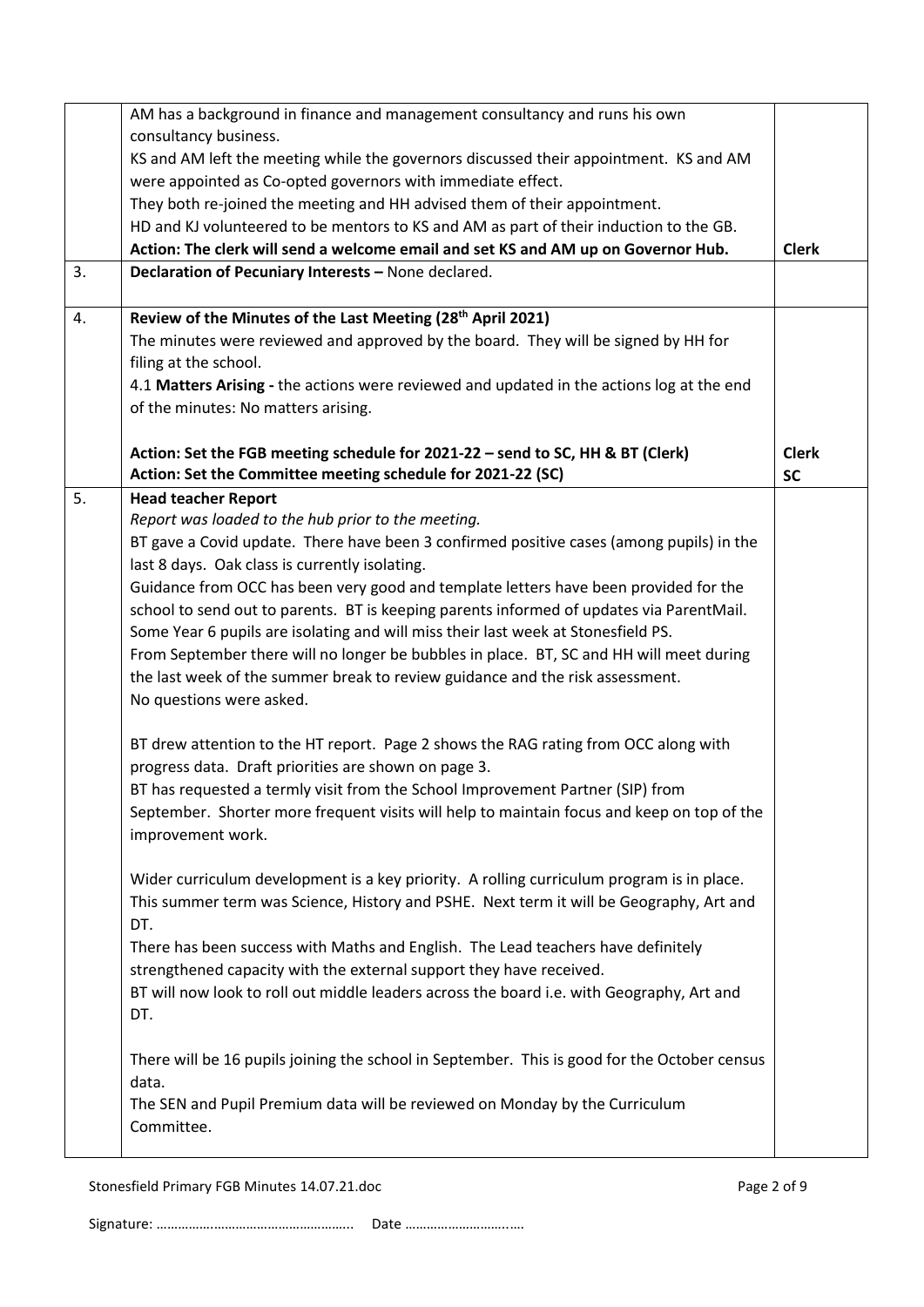|    | BT drew attention to the accelerated progress for the SEN pupils and how more pupil<br>premium pupils than ever before are reaching ARE (age related expectations).                                                                                                                                                                                                                                                                                                                                                                                                                                                                                                                                                                                                                                                                                                                                                                                                                                                                                                                                                                                                                                                                                                                                                                                                                                                                                                                                                                                                                                                                                                                                                                                                                                                                                                                                                                                                                          |                    |
|----|----------------------------------------------------------------------------------------------------------------------------------------------------------------------------------------------------------------------------------------------------------------------------------------------------------------------------------------------------------------------------------------------------------------------------------------------------------------------------------------------------------------------------------------------------------------------------------------------------------------------------------------------------------------------------------------------------------------------------------------------------------------------------------------------------------------------------------------------------------------------------------------------------------------------------------------------------------------------------------------------------------------------------------------------------------------------------------------------------------------------------------------------------------------------------------------------------------------------------------------------------------------------------------------------------------------------------------------------------------------------------------------------------------------------------------------------------------------------------------------------------------------------------------------------------------------------------------------------------------------------------------------------------------------------------------------------------------------------------------------------------------------------------------------------------------------------------------------------------------------------------------------------------------------------------------------------------------------------------------------------|--------------------|
|    | The pastoral support program put in place at Stonesfield has had a really positive impact<br>with catch up and keep up measures.                                                                                                                                                                                                                                                                                                                                                                                                                                                                                                                                                                                                                                                                                                                                                                                                                                                                                                                                                                                                                                                                                                                                                                                                                                                                                                                                                                                                                                                                                                                                                                                                                                                                                                                                                                                                                                                             |                    |
|    | Attendance - without Covid absence the attendance data was 97.5%. Unfortunately, 100<br>days have been lost due to Covid absence and this has affected the figures.                                                                                                                                                                                                                                                                                                                                                                                                                                                                                                                                                                                                                                                                                                                                                                                                                                                                                                                                                                                                                                                                                                                                                                                                                                                                                                                                                                                                                                                                                                                                                                                                                                                                                                                                                                                                                          |                    |
|    | Statutory data is displayed in the table on page 6. BT has noted that good level of<br>development (GLD) is slightly down for Reception year.<br>The Year 4 multiplication check results were disappointing. BT will be mirroring strategies<br>to work on this for next year when the multiplication checks are statutory next year.<br>Spring term data drop - the data from this drop is much improved. A lot less boxes are red<br>now. Year 6 showed a significant increase, and this is a really good achievement for the<br>year group. OCC have noticed this in the review meeting. The data scrutinised at the<br>curriculum committee meeting.<br>SC reported that OCC have been really pleased with the response to their interventions.<br>This is down to the work that BT has put in over the year. Moving forward, systems need<br>to be in place to make this sustainable and not lose momentum. The GB echoed this.<br>Governor question - Can BT provide more information on the behaviour incidences?<br>BT gave an overview of the incidences and how they were dealt with. Some situations are<br>now less challenging, but the school has a handle on it. The impact is more on the staff<br>than the children.<br>Governor question - Do staff get support to deal with challenging individuals?<br>The school receives support from external agencies such as the communications and<br>interactions team (they have been very helpful). The SENCo provides coaching support and<br>training is also available to staff. BT is also around to help in situations or offer support.<br>The staff involved are happy to continue with the role they have.<br>Governor question - Recruitment of TA staff, is BT actively recruiting for someone with SEN<br>training or experience?<br>BT advised that this is on the person specification. He is looking to recruit someone who<br>can provide support wherever it is needed. He has received one application so far. |                    |
| 6. | BT drew attention to the staff absence figures that have reduced significantly this term.<br>Review of LA programme of support<br>HH and SC reported that the support from OCC will continue next year. Overall, they are<br>very pleased with how Stonesfield has responded and the improvements that have been<br>seen. It is important to continue with this momentum and maintain high standards across<br>the school. They will build on what they have learned from this journey and also ensure<br>that the workload is sustainable for the teachers.<br>An email will be sent to staff on behalf of the governors to state how pleased they are with<br>the progress and to carry on with the good work.<br>It was suggested to inform the parents of the good work and progress too.<br>Action: SC / HH send email to staff<br>Action: BT to include school progress news in a newsletter.                                                                                                                                                                                                                                                                                                                                                                                                                                                                                                                                                                                                                                                                                                                                                                                                                                                                                                                                                                                                                                                                                          | HH/SC<br><b>BT</b> |
|    |                                                                                                                                                                                                                                                                                                                                                                                                                                                                                                                                                                                                                                                                                                                                                                                                                                                                                                                                                                                                                                                                                                                                                                                                                                                                                                                                                                                                                                                                                                                                                                                                                                                                                                                                                                                                                                                                                                                                                                                              |                    |

Stonesfield Primary FGB Minutes 14.07.21.doc Page 3 of 9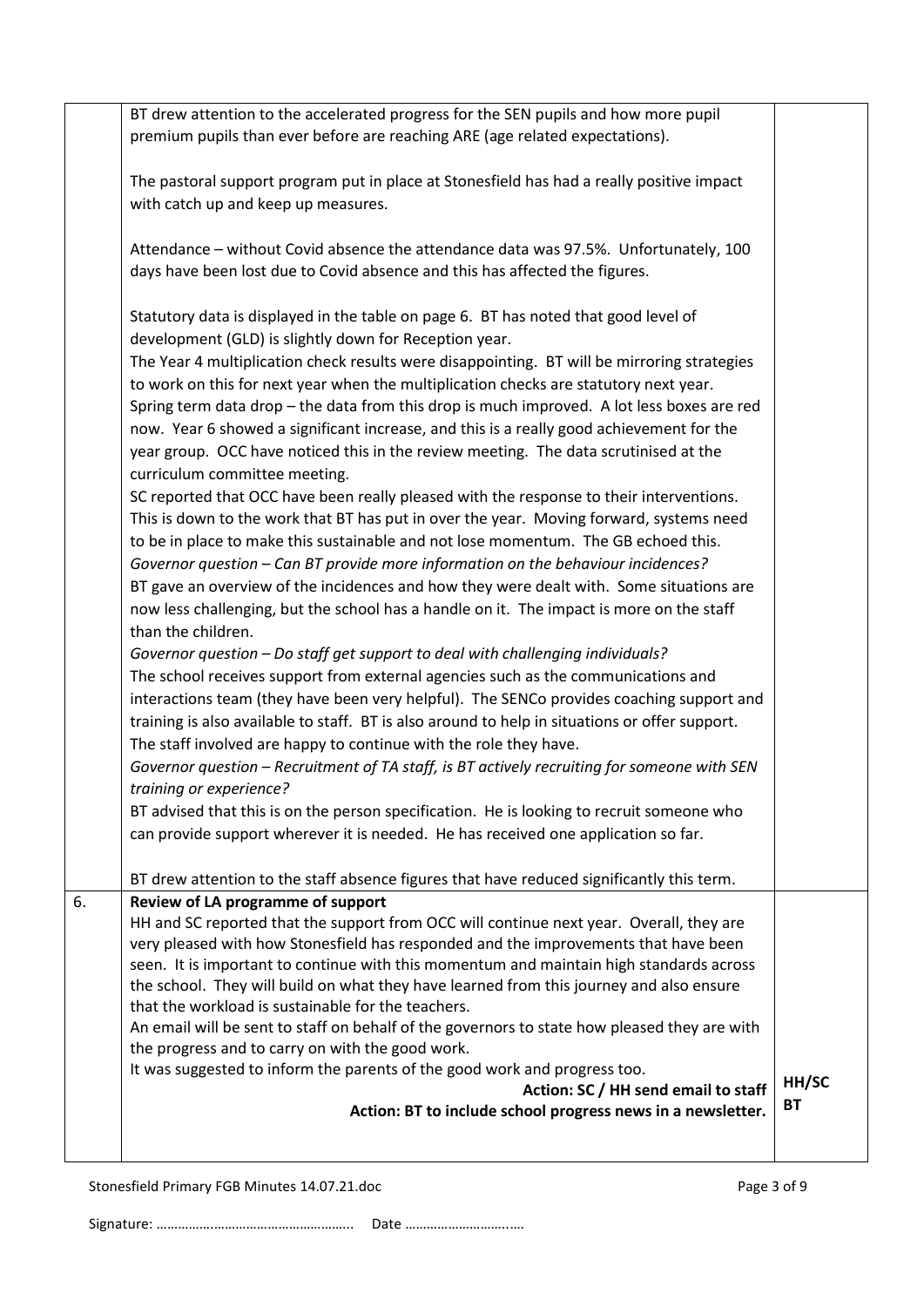|    | Governor question - Were the Early Years (EY) moderation outcomes picked up in the                                                        |  |
|----|-------------------------------------------------------------------------------------------------------------------------------------------|--|
|    | review meeting?                                                                                                                           |  |
|    | Yes - the improvement was noted, and moderation ratified. Writing has been identified as                                                  |  |
|    | a priority for next year for EY.                                                                                                          |  |
|    | SW is EY Lead governor. He will be meeting with the EY Teacher next week and will pick up                                                 |  |
|    | on this. SW thanked BT for his support.                                                                                                   |  |
|    |                                                                                                                                           |  |
| 7. | <b>Policies</b>                                                                                                                           |  |
|    | <b>Data Protection (DP) Policy</b>                                                                                                        |  |
|    | The policy was seen last year by the school's DP adviser. There have been no changes<br>made.                                             |  |
|    | The governors approved the policy subject to BT running it by the DP adviser for a final                                                  |  |
|    | check.                                                                                                                                    |  |
|    |                                                                                                                                           |  |
|    | <b>SEND information report</b>                                                                                                            |  |
|    | BT has added section 6 to the report. The section is data/evidence to demonstrate how                                                     |  |
|    | effective their provision is.                                                                                                             |  |
|    | Governor question - Are there any national averages to compare the Stonesfield data to?                                                   |  |
|    | BT advised that there is not at the moment. He has submitted their data to Fisher Family                                                  |  |
|    | Trust (FFT) and they will provide comparison statistics. The cohort size at Stonesfield is so                                             |  |
|    | small that it is hard to analyse.                                                                                                         |  |
|    | Governors approved the SEND report.                                                                                                       |  |
|    |                                                                                                                                           |  |
|    | Equality Duty statement $-$ the statement has been loaded to the hub                                                                      |  |
|    | Governor question - Where did the objectives of the statement come from?                                                                  |  |
|    | BT stated they are from the Equality policy that has been set from DfE guidance.                                                          |  |
|    | The governors discussed the statement and what it's purpose / meaning is. Governors                                                       |  |
|    | asked if it is a review against the equality plan, because if so, it doesn't reflect this.                                                |  |
|    | Governors also questioned how the school could quantify the children's commitment to                                                      |  |
|    | promoting equality.                                                                                                                       |  |
|    | The equality plan is currently being worked on. This needs to be completed in order to                                                    |  |
|    | assess and review the effectiveness.                                                                                                      |  |
|    | BT explained that the document should state what the school is doing to support the                                                       |  |
|    | equality policy. SC read a descriptor from the website for the benefit of governors.                                                      |  |
|    | KS added that this is likely to be replacing the old term of 'equality objectives'.                                                       |  |
|    | BT stated that the statement is in line with the guidance document and meets the purpose                                                  |  |
|    | it is meant for.                                                                                                                          |  |
|    | The governors agreed with this, but as there is a new updated equality policy being                                                       |  |
|    | reviewed at the next curriculum committee meeting there is concern that the statement<br>will not harmonise with it or feed down from it. |  |
|    | Governor question - paragraph 3 states all measures that the school currently has in place                                                |  |
|    | or undertakes, is this all current and up to date?                                                                                        |  |
|    | BT confirmed all items listed are in place and the school is carrying them out.                                                           |  |
|    | The governors agreed the following:                                                                                                       |  |
|    | The statement is approved as it is and published on the website. If there are amendments                                                  |  |
|    | needed following the review of the new equality policy, then this will be brought to the                                                  |  |
|    | next FGB for ratification.                                                                                                                |  |
|    |                                                                                                                                           |  |

Stonesfield Primary FGB Minutes 14.07.21.doc example 2 and 2 and 2 and 2 and 2 and 2 and 2 and 2 and 2 and 2 and 2 and 2 and 2 and 2 and 2 and 2 and 2 and 2 and 2 and 2 and 2 and 2 and 2 and 2 and 2 and 2 and 2 and 2 and 2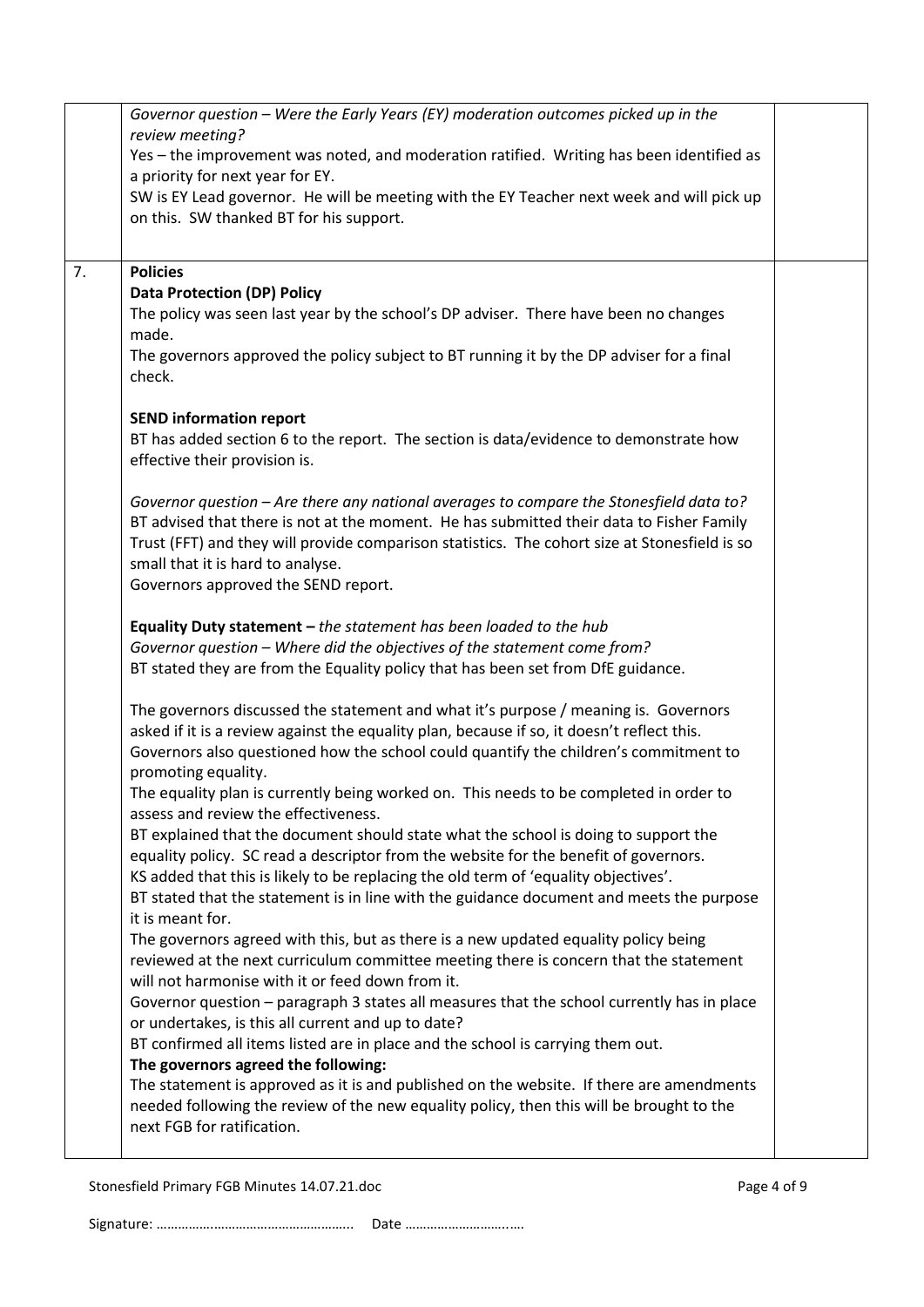| 8.  | <b>Committee reports</b>                                                                          |  |
|-----|---------------------------------------------------------------------------------------------------|--|
|     | Finance, Resource, Health & Safety (FRHS) - minutes have been loaded to the hub                   |  |
|     | SC reported. The OCC Finance Officer has been very complimentary about the budget, it is          |  |
|     | well understood and controlled as possible. The plan is to stay in the black.                     |  |
|     | Planning application for the Terrapin has been submitted.                                         |  |
|     | The school has been advised that they do not require a lightning conductor.                       |  |
|     | A Health & Safety walkaround visit has been carried out. Overall, it was very satisfactory.       |  |
|     | Just a few minor items to be addressed.                                                           |  |
|     | Staff structure and staff changes were reviewed.                                                  |  |
|     | A number of policies were also reviewed and approved.                                             |  |
|     | Pop-up pub event to be discussed this evening (under AOB).                                        |  |
|     | Governor question regarding the recruitment for a new TA. Is BT replacing like for like<br>hours? |  |
|     | BT explained that there is a budget set for a maximum number of TA hours and there is no          |  |
|     | movement with that. He is recruiting for the same number of TA hours, but the time will           |  |
|     | be spread across different classes according to need. As bubbles will be dropped from             |  |
|     | September, there will be opportunity for TA support to be moved to KS2.                           |  |
|     |                                                                                                   |  |
|     | Curriculum                                                                                        |  |
|     | The curriculum meeting will be held on Monday 19 <sup>th</sup> July. No report for this meeting.  |  |
| 9.  | Sports Premium Strategy - report is loaded on Gov Hub                                             |  |
|     | BT reported that Forest School receives sports funding money. It will require more to keep        |  |
|     | running. This will need to be monitored and reviewed. If this funding decreases, then it          |  |
|     | will affect Forest School provision. This is a huge part of the Stonesfield enrichment            |  |
|     | program and a real selling point of the school.                                                   |  |
|     | The outdoor classroom costs have been quoted at £8,500. Friends of Stonesfield School             |  |
|     | (FOSS) applied for a £6K Blenheim bursary. They have been awarded £2K that will be                |  |
|     | released when the school reaches its target. This will be a FOSS fundraising target when          |  |
|     | events can take place again.                                                                      |  |
|     | Swimming lessons will be reintroduced again from September along with residential trips.          |  |
|     | Some children have missed out on a lot of school swimming lessons, and BT will highlight          |  |
|     | this to parents of Year 6 as their residential week will include water activities.                |  |
|     | Competitive sport has been very affected due to Covid and they will invest in this next year.     |  |
|     | CPD opportunities for staff will be funded.                                                       |  |
|     | Dance and indoor PE will also be a priority.                                                      |  |
| 10. | Parent Survey - results have been loaded on Gov Hub                                               |  |
|     | It was noted that the results are much improved on last year although there were fewer            |  |
|     | responses (only 28 compared with 58 last year). BT acknowledged that a higher response            |  |
|     | rate would have been better. There is less dissatisfaction among the parents this year. BT        |  |
|     | suggested that parents are now used to the change that came with his appointment at the           |  |
|     | school.                                                                                           |  |
|     | On Monday afternoon BT and SC hosted a parent forum to try and gain more information              |  |
|     | on feedback from the survey and clarify what improvements could be further made.                  |  |
|     | In September / October time it would be good to communicate with parents to share what            |  |
|     | they are doing and what changes have been made.                                                   |  |
|     | The data analysis charts and tables were displayed and BT confirmed they are also on the          |  |
|     | school website.                                                                                   |  |
|     |                                                                                                   |  |
|     |                                                                                                   |  |

Stonesfield Primary FGB Minutes 14.07.21.doc example 3 of 9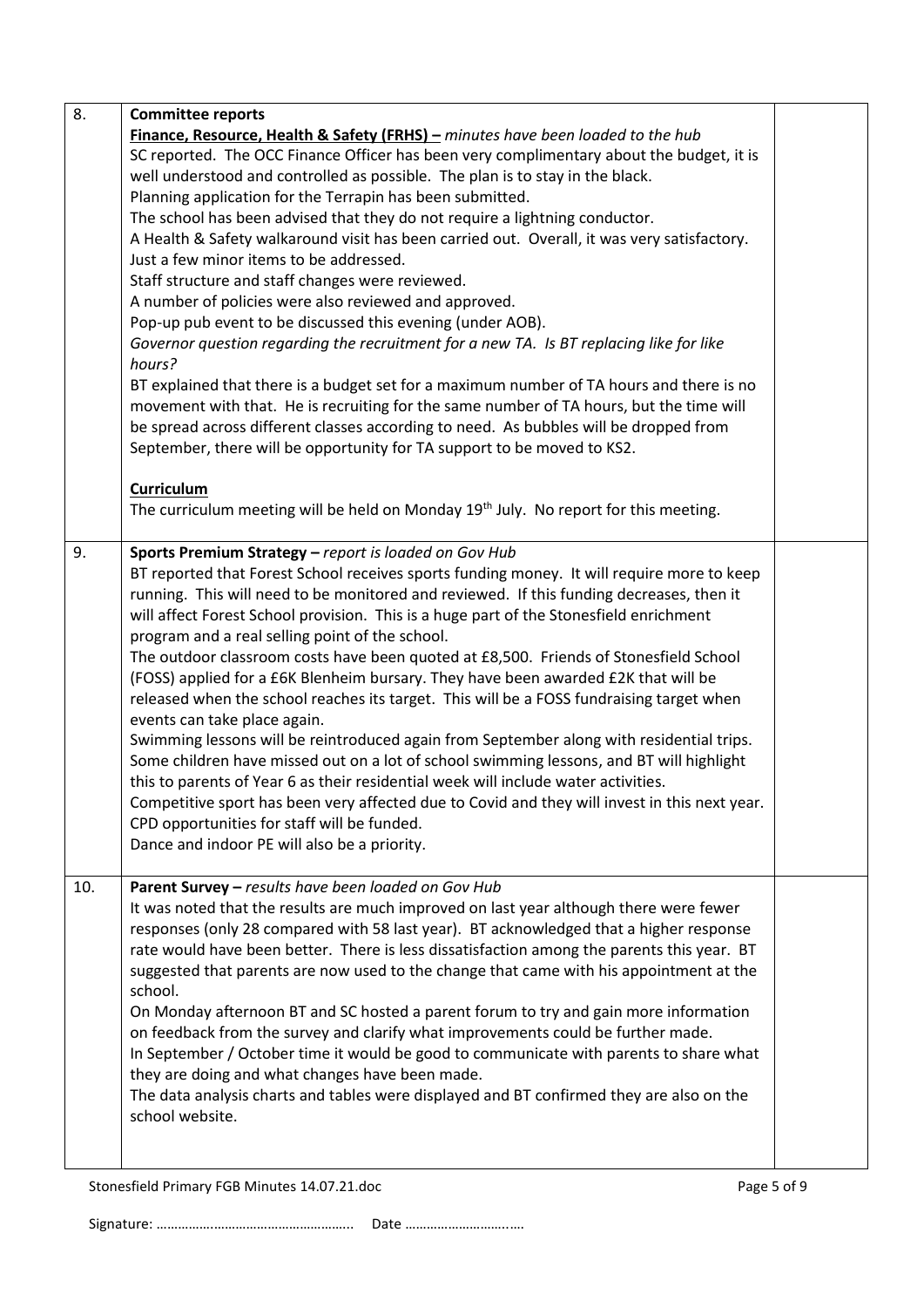|     | Governor question - How does this feed into the school improvement plan?<br>BT explained that comments in the free text boxes and feedback from the forum shows<br>that communication can still be improved upon so this will be built into the plan moving<br>forward. He is offering possibilities but only if they are realistic. He has to be mindful of<br>teacher workload. Any changes put in place will be reviewed to make sure they are (a)<br>working and (b) worthwhile.<br>Governor question - Has BT managed to drill down to exactly what parents want?<br>Timely information distribution<br>A curriculum overview is currently given out at the start of term. Parents would<br>$\bullet$<br>prefer less on the coverage, and more on the outcomes their child is expected to<br>achieve at the end of the unit and if they need additional support getting there.<br>The free text pages of the results survey provides more detail. |          |
|-----|--------------------------------------------------------------------------------------------------------------------------------------------------------------------------------------------------------------------------------------------------------------------------------------------------------------------------------------------------------------------------------------------------------------------------------------------------------------------------------------------------------------------------------------------------------------------------------------------------------------------------------------------------------------------------------------------------------------------------------------------------------------------------------------------------------------------------------------------------------------------------------------------------------------------------------------------------------|----------|
| 11. | <b>Governor monitoring</b><br>OCC were very impressed with the governor monitoring in place. The new forms that are<br>used were complimented.<br>Governor question - Can we communicate this success to parents?<br>It was agreed to include in the governor's end of year report, the newsletter and the Slate<br>newsletter. The maths success and the effective emotional well-being support should also<br>be communicated.<br>Action: Communicate school successes to parents and wider community (SC/HH/BT)<br>BT advised that next year governor monitoring will be adjusted for different subject areas.<br>The link governors for those subjects will be discussed under agenda item 15.<br>GC and NR carried out monitoring for English earlier today. The report will be circulated as<br>soon as possible.                                                                                                                                | SC/HH/BT |
| 12. | Safeguarding<br>SC and JuC have carried out safeguarding monitoring and the notes of the meeting are on<br>the hub.<br>During the OCC review meeting it was noted that they are very satisfied with the<br>safeguarding improvements that have been made.                                                                                                                                                                                                                                                                                                                                                                                                                                                                                                                                                                                                                                                                                              |          |
| 13. | <b>Parental engagement</b><br>No updates / reports further to the discussion under agenda item 10.                                                                                                                                                                                                                                                                                                                                                                                                                                                                                                                                                                                                                                                                                                                                                                                                                                                     |          |
| 14. | <b>Health &amp; Safety</b><br>The H&S walkaround has been reported on.<br>BT will follow the Covid situation and the plan moving forward with the lifting of<br>restrictions and bubbles ending.                                                                                                                                                                                                                                                                                                                                                                                                                                                                                                                                                                                                                                                                                                                                                       |          |
| 15. | <b>Governing Body business</b><br>Chair and Vice Chair<br>SC and HH will stand for Co-Chair again next year unless anyone wishes to put their name<br>forward.                                                                                                                                                                                                                                                                                                                                                                                                                                                                                                                                                                                                                                                                                                                                                                                         |          |

Stonesfield Primary FGB Minutes 14.07.21.doc Page 6 of 9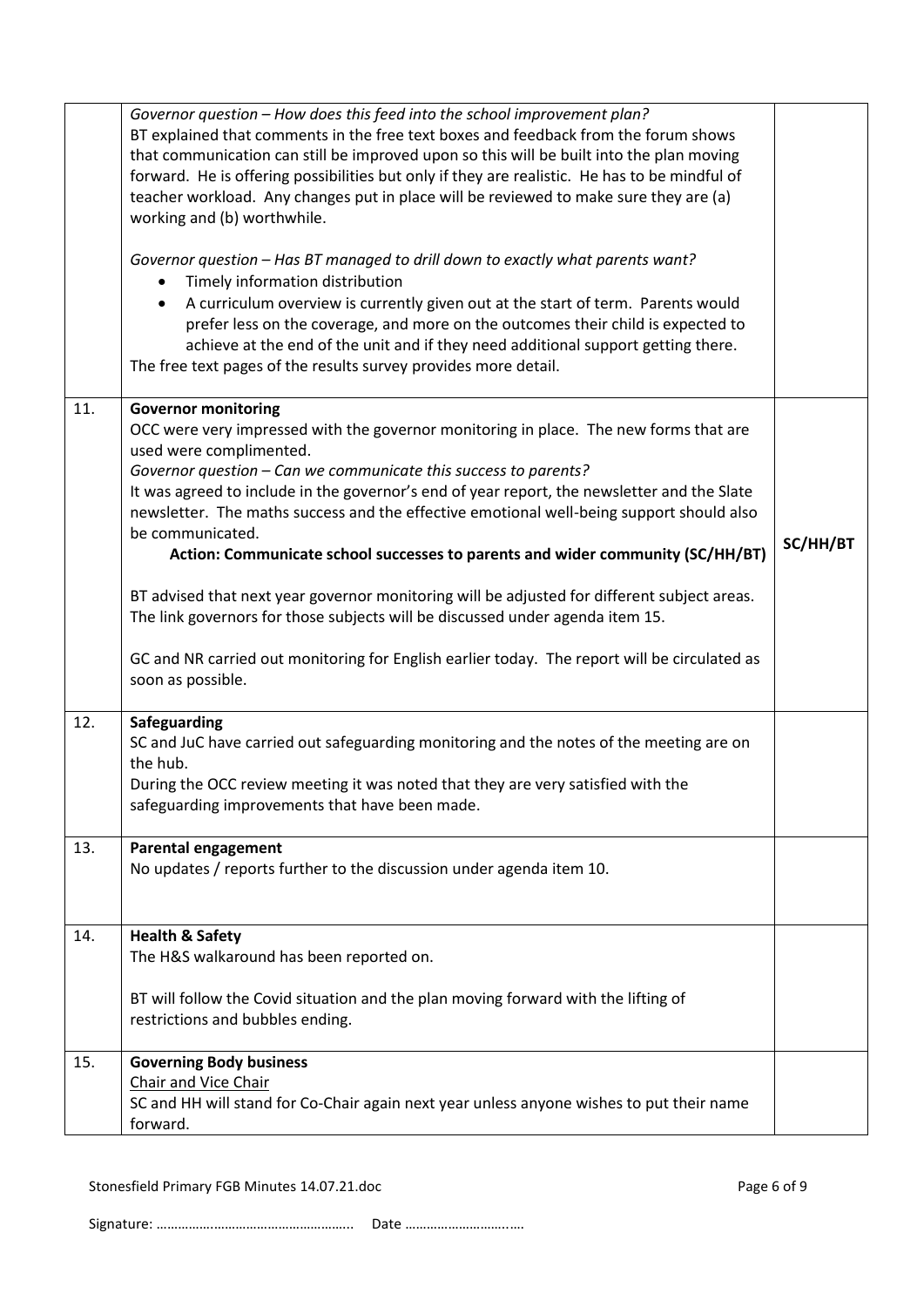| need to be in on a Sunday evening.<br>Governors felt it would be better to hold the event before term starts.<br>SW explained that a September date doesn't clash with other events.<br>The governors agreed that the end of September would be far better, they will agree it<br>provisionally and review mid September to confirm if it can go ahead.<br>Action: Send a pop up pub proposal to BT subject to confirmation of timing (SW) | <b>SW</b>                                                                                                                                                                                                                                                                                                                                                                                                                                                                                                                                                                                                                                                                                                                                                                                                                                                                                                                                                                                                                                                                                                                                                                                                                                        |
|--------------------------------------------------------------------------------------------------------------------------------------------------------------------------------------------------------------------------------------------------------------------------------------------------------------------------------------------------------------------------------------------------------------------------------------------|--------------------------------------------------------------------------------------------------------------------------------------------------------------------------------------------------------------------------------------------------------------------------------------------------------------------------------------------------------------------------------------------------------------------------------------------------------------------------------------------------------------------------------------------------------------------------------------------------------------------------------------------------------------------------------------------------------------------------------------------------------------------------------------------------------------------------------------------------------------------------------------------------------------------------------------------------------------------------------------------------------------------------------------------------------------------------------------------------------------------------------------------------------------------------------------------------------------------------------------------------|
|                                                                                                                                                                                                                                                                                                                                                                                                                                            |                                                                                                                                                                                                                                                                                                                                                                                                                                                                                                                                                                                                                                                                                                                                                                                                                                                                                                                                                                                                                                                                                                                                                                                                                                                  |
|                                                                                                                                                                                                                                                                                                                                                                                                                                            |                                                                                                                                                                                                                                                                                                                                                                                                                                                                                                                                                                                                                                                                                                                                                                                                                                                                                                                                                                                                                                                                                                                                                                                                                                                  |
|                                                                                                                                                                                                                                                                                                                                                                                                                                            |                                                                                                                                                                                                                                                                                                                                                                                                                                                                                                                                                                                                                                                                                                                                                                                                                                                                                                                                                                                                                                                                                                                                                                                                                                                  |
|                                                                                                                                                                                                                                                                                                                                                                                                                                            |                                                                                                                                                                                                                                                                                                                                                                                                                                                                                                                                                                                                                                                                                                                                                                                                                                                                                                                                                                                                                                                                                                                                                                                                                                                  |
|                                                                                                                                                                                                                                                                                                                                                                                                                                            |                                                                                                                                                                                                                                                                                                                                                                                                                                                                                                                                                                                                                                                                                                                                                                                                                                                                                                                                                                                                                                                                                                                                                                                                                                                  |
| Covid situation and how that might be in September and for sending out mixed messages                                                                                                                                                                                                                                                                                                                                                      |                                                                                                                                                                                                                                                                                                                                                                                                                                                                                                                                                                                                                                                                                                                                                                                                                                                                                                                                                                                                                                                                                                                                                                                                                                                  |
| BT was asked for his opinion. He is not opposed to the idea, but he has concerns with the                                                                                                                                                                                                                                                                                                                                                  |                                                                                                                                                                                                                                                                                                                                                                                                                                                                                                                                                                                                                                                                                                                                                                                                                                                                                                                                                                                                                                                                                                                                                                                                                                                  |
| will be carried out and paid for by the event organiser.                                                                                                                                                                                                                                                                                                                                                                                   |                                                                                                                                                                                                                                                                                                                                                                                                                                                                                                                                                                                                                                                                                                                                                                                                                                                                                                                                                                                                                                                                                                                                                                                                                                                  |
|                                                                                                                                                                                                                                                                                                                                                                                                                                            |                                                                                                                                                                                                                                                                                                                                                                                                                                                                                                                                                                                                                                                                                                                                                                                                                                                                                                                                                                                                                                                                                                                                                                                                                                                  |
|                                                                                                                                                                                                                                                                                                                                                                                                                                            |                                                                                                                                                                                                                                                                                                                                                                                                                                                                                                                                                                                                                                                                                                                                                                                                                                                                                                                                                                                                                                                                                                                                                                                                                                                  |
|                                                                                                                                                                                                                                                                                                                                                                                                                                            |                                                                                                                                                                                                                                                                                                                                                                                                                                                                                                                                                                                                                                                                                                                                                                                                                                                                                                                                                                                                                                                                                                                                                                                                                                                  |
|                                                                                                                                                                                                                                                                                                                                                                                                                                            |                                                                                                                                                                                                                                                                                                                                                                                                                                                                                                                                                                                                                                                                                                                                                                                                                                                                                                                                                                                                                                                                                                                                                                                                                                                  |
|                                                                                                                                                                                                                                                                                                                                                                                                                                            |                                                                                                                                                                                                                                                                                                                                                                                                                                                                                                                                                                                                                                                                                                                                                                                                                                                                                                                                                                                                                                                                                                                                                                                                                                                  |
| term.                                                                                                                                                                                                                                                                                                                                                                                                                                      |                                                                                                                                                                                                                                                                                                                                                                                                                                                                                                                                                                                                                                                                                                                                                                                                                                                                                                                                                                                                                                                                                                                                                                                                                                                  |
| SW's term of office expires on 21 <sup>st</sup> November. SW is considering if he will stand for another                                                                                                                                                                                                                                                                                                                                   |                                                                                                                                                                                                                                                                                                                                                                                                                                                                                                                                                                                                                                                                                                                                                                                                                                                                                                                                                                                                                                                                                                                                                                                                                                                  |
|                                                                                                                                                                                                                                                                                                                                                                                                                                            |                                                                                                                                                                                                                                                                                                                                                                                                                                                                                                                                                                                                                                                                                                                                                                                                                                                                                                                                                                                                                                                                                                                                                                                                                                                  |
|                                                                                                                                                                                                                                                                                                                                                                                                                                            |                                                                                                                                                                                                                                                                                                                                                                                                                                                                                                                                                                                                                                                                                                                                                                                                                                                                                                                                                                                                                                                                                                                                                                                                                                                  |
|                                                                                                                                                                                                                                                                                                                                                                                                                                            |                                                                                                                                                                                                                                                                                                                                                                                                                                                                                                                                                                                                                                                                                                                                                                                                                                                                                                                                                                                                                                                                                                                                                                                                                                                  |
| HH has attended a number of online briefings recently.                                                                                                                                                                                                                                                                                                                                                                                     |                                                                                                                                                                                                                                                                                                                                                                                                                                                                                                                                                                                                                                                                                                                                                                                                                                                                                                                                                                                                                                                                                                                                                                                                                                                  |
|                                                                                                                                                                                                                                                                                                                                                                                                                                            |                                                                                                                                                                                                                                                                                                                                                                                                                                                                                                                                                                                                                                                                                                                                                                                                                                                                                                                                                                                                                                                                                                                                                                                                                                                  |
| cost governors. Book on to training via Governor Hub.                                                                                                                                                                                                                                                                                                                                                                                      |                                                                                                                                                                                                                                                                                                                                                                                                                                                                                                                                                                                                                                                                                                                                                                                                                                                                                                                                                                                                                                                                                                                                                                                                                                                  |
|                                                                                                                                                                                                                                                                                                                                                                                                                                            |                                                                                                                                                                                                                                                                                                                                                                                                                                                                                                                                                                                                                                                                                                                                                                                                                                                                                                                                                                                                                                                                                                                                                                                                                                                  |
|                                                                                                                                                                                                                                                                                                                                                                                                                                            |                                                                                                                                                                                                                                                                                                                                                                                                                                                                                                                                                                                                                                                                                                                                                                                                                                                                                                                                                                                                                                                                                                                                                                                                                                                  |
|                                                                                                                                                                                                                                                                                                                                                                                                                                            |                                                                                                                                                                                                                                                                                                                                                                                                                                                                                                                                                                                                                                                                                                                                                                                                                                                                                                                                                                                                                                                                                                                                                                                                                                                  |
| Future meetings - the next FGB meeting will be Wednesday 29 <sup>th</sup> September 7pm start                                                                                                                                                                                                                                                                                                                                              |                                                                                                                                                                                                                                                                                                                                                                                                                                                                                                                                                                                                                                                                                                                                                                                                                                                                                                                                                                                                                                                                                                                                                                                                                                                  |
|                                                                                                                                                                                                                                                                                                                                                                                                                                            |                                                                                                                                                                                                                                                                                                                                                                                                                                                                                                                                                                                                                                                                                                                                                                                                                                                                                                                                                                                                                                                                                                                                                                                                                                                  |
|                                                                                                                                                                                                                                                                                                                                                                                                                                            |                                                                                                                                                                                                                                                                                                                                                                                                                                                                                                                                                                                                                                                                                                                                                                                                                                                                                                                                                                                                                                                                                                                                                                                                                                                  |
| <b>GDPR-HH</b>                                                                                                                                                                                                                                                                                                                                                                                                                             |                                                                                                                                                                                                                                                                                                                                                                                                                                                                                                                                                                                                                                                                                                                                                                                                                                                                                                                                                                                                                                                                                                                                                                                                                                                  |
| Health & Safety - CO                                                                                                                                                                                                                                                                                                                                                                                                                       |                                                                                                                                                                                                                                                                                                                                                                                                                                                                                                                                                                                                                                                                                                                                                                                                                                                                                                                                                                                                                                                                                                                                                                                                                                                  |
| Science - CO? (SC to ask CO)                                                                                                                                                                                                                                                                                                                                                                                                               |                                                                                                                                                                                                                                                                                                                                                                                                                                                                                                                                                                                                                                                                                                                                                                                                                                                                                                                                                                                                                                                                                                                                                                                                                                                  |
| $Art - KJ$                                                                                                                                                                                                                                                                                                                                                                                                                                 |                                                                                                                                                                                                                                                                                                                                                                                                                                                                                                                                                                                                                                                                                                                                                                                                                                                                                                                                                                                                                                                                                                                                                                                                                                                  |
|                                                                                                                                                                                                                                                                                                                                                                                                                                            |                                                                                                                                                                                                                                                                                                                                                                                                                                                                                                                                                                                                                                                                                                                                                                                                                                                                                                                                                                                                                                                                                                                                                                                                                                                  |
|                                                                                                                                                                                                                                                                                                                                                                                                                                            |                                                                                                                                                                                                                                                                                                                                                                                                                                                                                                                                                                                                                                                                                                                                                                                                                                                                                                                                                                                                                                                                                                                                                                                                                                                  |
|                                                                                                                                                                                                                                                                                                                                                                                                                                            |                                                                                                                                                                                                                                                                                                                                                                                                                                                                                                                                                                                                                                                                                                                                                                                                                                                                                                                                                                                                                                                                                                                                                                                                                                                  |
|                                                                                                                                                                                                                                                                                                                                                                                                                                            |                                                                                                                                                                                                                                                                                                                                                                                                                                                                                                                                                                                                                                                                                                                                                                                                                                                                                                                                                                                                                                                                                                                                                                                                                                                  |
| $SEN - KJ$                                                                                                                                                                                                                                                                                                                                                                                                                                 |                                                                                                                                                                                                                                                                                                                                                                                                                                                                                                                                                                                                                                                                                                                                                                                                                                                                                                                                                                                                                                                                                                                                                                                                                                                  |
| Finance - AM                                                                                                                                                                                                                                                                                                                                                                                                                               |                                                                                                                                                                                                                                                                                                                                                                                                                                                                                                                                                                                                                                                                                                                                                                                                                                                                                                                                                                                                                                                                                                                                                                                                                                                  |
| $Maths - HD$                                                                                                                                                                                                                                                                                                                                                                                                                               |                                                                                                                                                                                                                                                                                                                                                                                                                                                                                                                                                                                                                                                                                                                                                                                                                                                                                                                                                                                                                                                                                                                                                                                                                                                  |
| English - NR and RD                                                                                                                                                                                                                                                                                                                                                                                                                        |                                                                                                                                                                                                                                                                                                                                                                                                                                                                                                                                                                                                                                                                                                                                                                                                                                                                                                                                                                                                                                                                                                                                                                                                                                                  |
|                                                                                                                                                                                                                                                                                                                                                                                                                                            |                                                                                                                                                                                                                                                                                                                                                                                                                                                                                                                                                                                                                                                                                                                                                                                                                                                                                                                                                                                                                                                                                                                                                                                                                                                  |
|                                                                                                                                                                                                                                                                                                                                                                                                                                            |                                                                                                                                                                                                                                                                                                                                                                                                                                                                                                                                                                                                                                                                                                                                                                                                                                                                                                                                                                                                                                                                                                                                                                                                                                                  |
|                                                                                                                                                                                                                                                                                                                                                                                                                                            |                                                                                                                                                                                                                                                                                                                                                                                                                                                                                                                                                                                                                                                                                                                                                                                                                                                                                                                                                                                                                                                                                                                                                                                                                                                  |
| No volunteers for Vice Chair at this stage. Governors were encouraged to consider taking                                                                                                                                                                                                                                                                                                                                                   |                                                                                                                                                                                                                                                                                                                                                                                                                                                                                                                                                                                                                                                                                                                                                                                                                                                                                                                                                                                                                                                                                                                                                                                                                                                  |
|                                                                                                                                                                                                                                                                                                                                                                                                                                            | on this role.<br>Election for Chair / Co-Chairs and Vice Chair will take place at the next FGB meeting.<br>Governing body roles<br>Safeguarding - SC<br>Early Years - SW<br>Pupil Premium - KS<br>Wider curriculum<br>Geography - HD<br>Pay committee and HT appraisal panel will be decided at the next FGB meeting<br><b>Governor training</b><br>SC recommended that all new governors should sign up for the governor induction training.<br>They are all online at the moment. The school pays for the training package so it will not<br>Governor vacancies<br>JuC is leaving so a parent election will be held next term to fill that vacancy. A new<br>curriculum committee member and Chair will be required from next term also.<br><b>AOB</b><br>SW spoke about a pop up pub event being organised by the White Horse committee. There<br>is a request to use the school field and toilets. The date proposed is Sunday 5 <sup>th</sup> September<br>from 1-7pm. The event is to try and raise awareness for the pub campaign and also the<br>scout hut campaign. There will be a marquee and a BBQ. A deep clean following the event<br>regarding gatherings and spreading infection. A Sunday is not ideal given that cleaners will |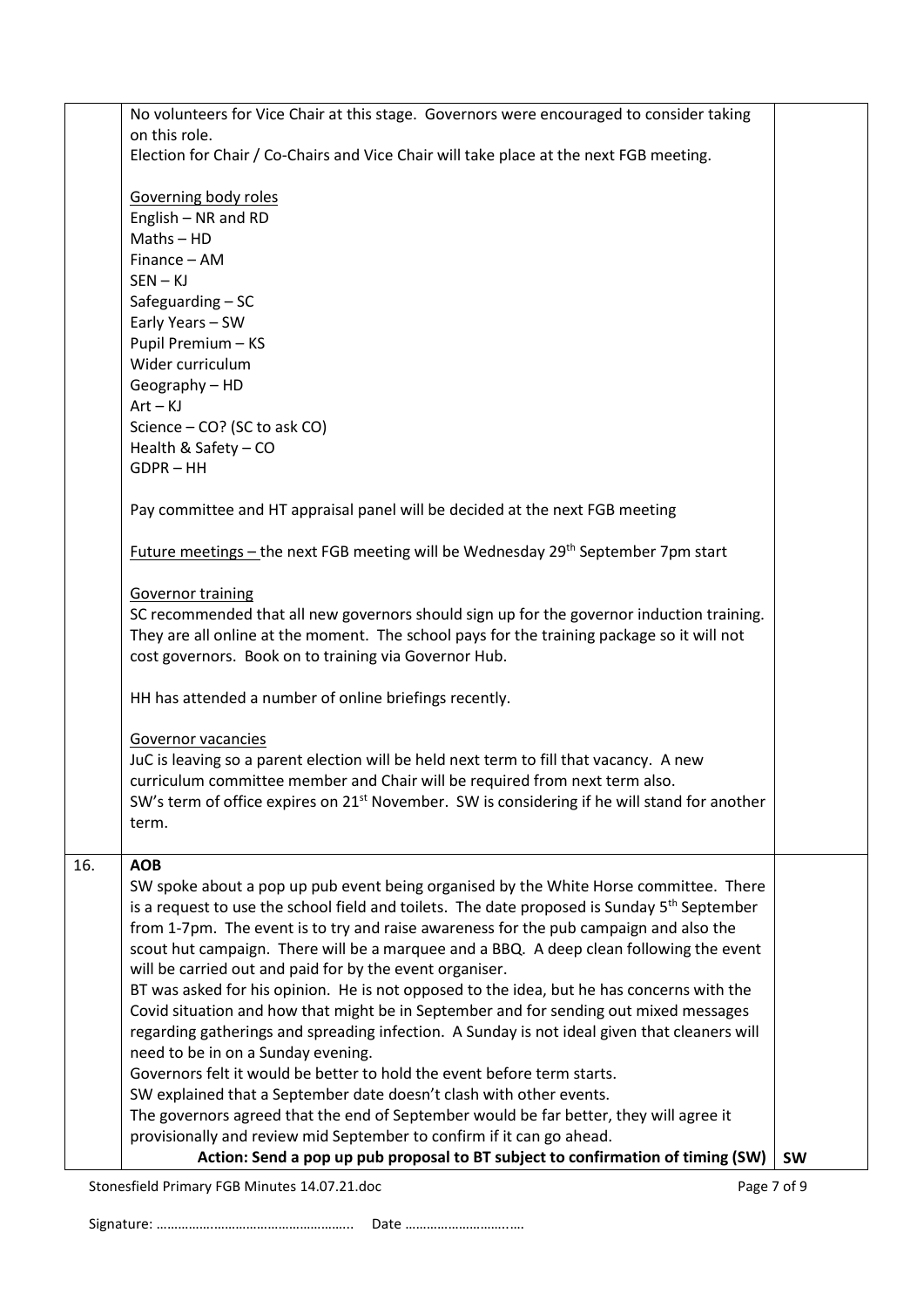| Next Governing Body Meeting: 29th September 2021 - 7pm                                                                                                                                                                                                                                                                                                                                      |  |
|---------------------------------------------------------------------------------------------------------------------------------------------------------------------------------------------------------------------------------------------------------------------------------------------------------------------------------------------------------------------------------------------|--|
| Meeting closed at 9.18pm                                                                                                                                                                                                                                                                                                                                                                    |  |
| HH thanked all governors for attending the meeting and wished everyone a good summer<br>break.                                                                                                                                                                                                                                                                                              |  |
| The governors said farewell to GC as this is her last FGB meeting. They thanked her for all<br>of her time and effort serving the governing body. BT seconded that and thanked her for<br>her support when he first joined Stonesfield.<br>GC thanked the GB and stated how much she has enjoyed her time as a governor. She<br>extended her best wishes to the new governors on the board. |  |

| <b>Meeting</b> | <b>Item</b>    | <b>Action Required</b>                                                                                                                                               | By whom                 | By when                             | <b>Outcome</b>                                                                                                        |
|----------------|----------------|----------------------------------------------------------------------------------------------------------------------------------------------------------------------|-------------------------|-------------------------------------|-----------------------------------------------------------------------------------------------------------------------|
| date           | no.            |                                                                                                                                                                      |                         |                                     |                                                                                                                       |
| 02.03.21       | 11             | Set a date for the next<br>H&S walkaround visit at<br>school                                                                                                         | <b>HH</b>               | By the next<br><b>FGB</b>           | Completed                                                                                                             |
| 28.04.21       | $\overline{2}$ | Appoint a mentor for<br><b>RD</b><br>Send welcome pack and<br>set RD up on Gov Hub                                                                                   | SC<br>Clerk             | immediately                         | SC is the mentor<br>Completed                                                                                         |
| 28.04.21       | 5              | Contact Joseph Rubba<br>(HT at Wychwood PS) to<br>discuss their approach<br>to the next strategy<br>meeting                                                          | SC / HH                 | Prior to the<br>strategy<br>meeting | Not done, but the review<br>meeting has happened<br>now.                                                              |
| 28.04.21       | 6              | Look into a Just Giving<br>page and approach the<br>Freemasons for a grant                                                                                           | <b>JuC</b>              | As soon as<br>possible              | The school has received a<br>grant of £1000 towards<br>refurbishment of chairs<br>and staff room decoration<br>costs. |
| 28.04.21       | 6              | Place a notice in the<br>Next Door newsletter<br>asking for donations of<br>chairs<br>Reach out to the<br>business community for<br>potential donations of<br>chairs | <b>JuC</b><br><b>RD</b> | As soon as<br>possible              | Not required any longer                                                                                               |
| 28.04.21       | $\overline{7}$ | Send an email of thanks<br>to staff and the bursar                                                                                                                   | SC / HH                 | As soon as<br>possible              | Completed                                                                                                             |
| 28.04.21       | $\overline{7}$ | Contact OCC again to<br>discuss biomass boiler<br>problems                                                                                                           | SC                      | By next FGB                         | Not needed as the boiler<br>is now working.                                                                           |
| 28.04.21       | 8              | Read the Gov Hub<br>article and understand                                                                                                                           | <b>ALL</b>              | By next FGB                         | Completed. HH also has<br>some training material he                                                                   |

# **Actions log**

Stonesfield Primary FGB Minutes 14.07.21.doc example 2 and 2 and 2 and 2 and 2 and 2 and 2 and 2 and 2 and 2 and 2 and 2 and 2 and 2 and 2 and 2 and 2 and 2 and 2 and 2 and 2 and 2 and 2 and 2 and 2 and 2 and 2 and 2 and 2